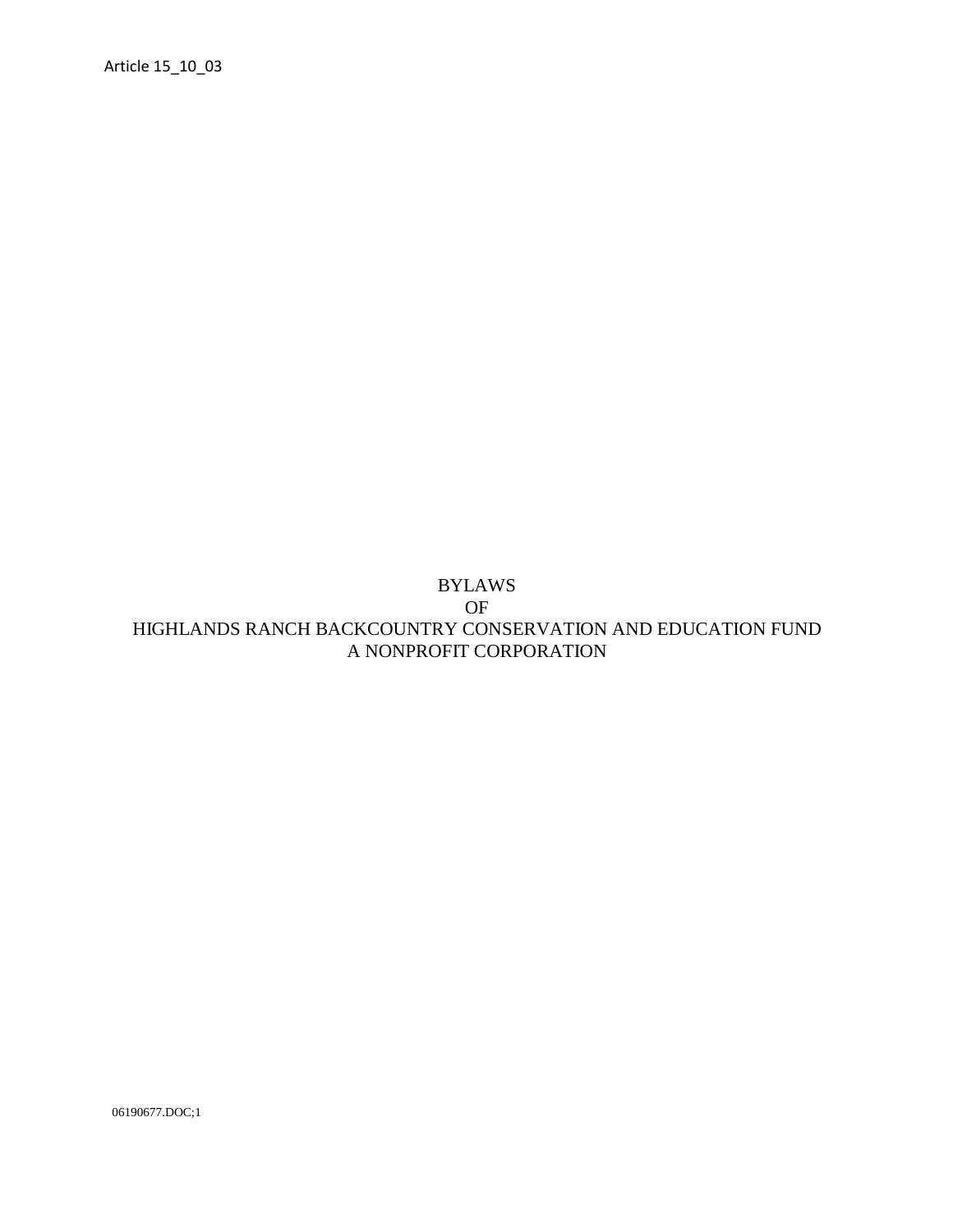# INDEX TO

# BYLAWS

# OF

# HIGHLANDS RANCH BACKCOUNTRY CONSERVATION AND EDUCATION FUND A NONPROFIT CORPORATION

| <b>ARTICLE I OFFICES</b>                                    | $\mathbf 1$     |
|-------------------------------------------------------------|-----------------|
| Section 1.1 PRINCIPAL OFFICE                                | $\mathbf 1$     |
| Section 1.2 REGISTERED OFFICE                               | $\mathbf{1}$    |
| <b>ARTICLE II MEMBERS</b>                                   | $\mathbf{1}$    |
| Section 2.1 CLASSES OF MEMBERS                              | $\mathbf{1}$    |
| Section 2.2 RIGHTS OF MEMBERS                               | $\mathbf{1}$    |
| ARTICLE III PURPOSES AND POWERS                             | $\overline{1}$  |
| Section 3.1 PURPOSES AND POWERS                             | $\mathbf{1}$    |
| ARTICLE IV BOARD OF DIRECTORS                               | $\overline{2}$  |
| Section 4.1 GENERAL POWERS                                  | $\overline{2}$  |
| Section 4.2 PERFORMANCE OF DUTIES                           | $\overline{2}$  |
| Section 4.3 NUMBER, TENURE AND QUALIFICATIONS               | $\overline{3}$  |
| Section 4.4 REGULAR MEETINGS                                | $\overline{3}$  |
| Section 4.5 SPECIAL MEETINGS                                | $\mathfrak{Z}$  |
| Section 4.6 NOTICE                                          | $\overline{3}$  |
| Section 4.7 QUORUM                                          | $\sqrt{4}$      |
| Section 4.8 MANNER OF ACTING                                | $\sqrt{4}$      |
| Section 4.9 INFORMAL ACTION BY DIRECTORS                    | $\sqrt{4}$      |
| Section 4.10 PARTICIPATION BY TELEPHONE OR ELECTRONIC MEANS | 5               |
| Section 4.11 VACANCIES                                      | 5               |
| Section 4.12 RESIGNATION                                    | 5               |
| Section 4.13 REMOVAL                                        | 5               |
| Section 4.14 COMMITTEES                                     | 5               |
| Section 4.15 COMPENSATION                                   | $\overline{5}$  |
| Section 4.16 PRESUMPTION OF ASSENT                          | 6               |
| <b>ARTICLE V OFFICERS</b>                                   | 6               |
| Section 5.1 NUMBER                                          | 6               |
| Section 5.2 ELECTION AND TERM OF OFFICE                     | $6\phantom{1}6$ |
| Section 5.3 RESIGNATION                                     | 6               |
| Section 5.4 REMOVAL                                         | 6               |
| Section 5.5 VACANCIES                                       | $6\phantom{1}6$ |
| Section 5.6 PRESIDENT                                       | $\overline{7}$  |
| Section 5.7 VICE PRESIDENT                                  | 7               |
| Section 5.8 SECRETARY                                       | 7               |
| Section 5.9 TREASURER                                       | 7               |
|                                                             |                 |

06190677.DOC;1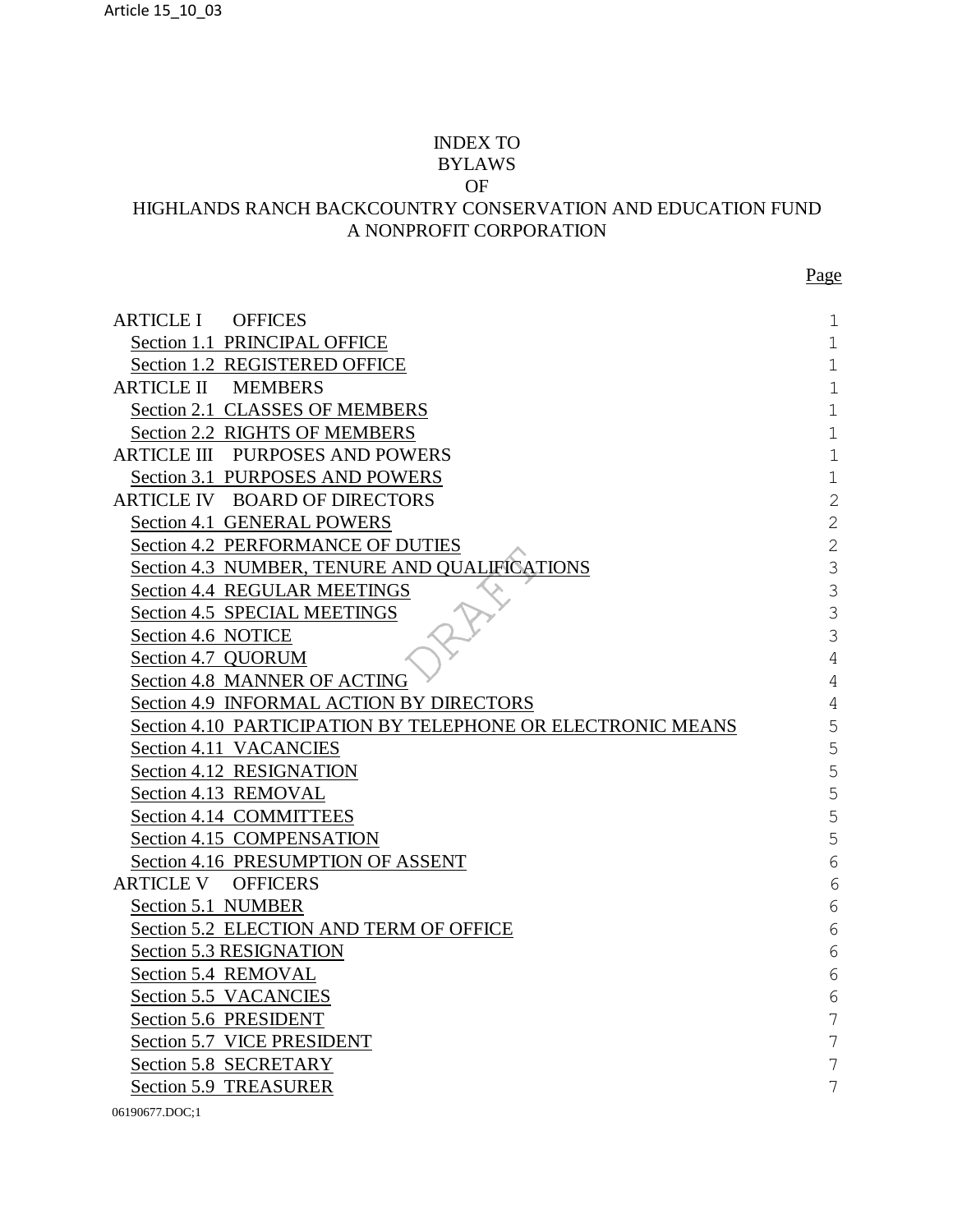| Section 5.10 ASSISTANT SECRETARIES AND ASSISTANT TREASURERS          | 8  |
|----------------------------------------------------------------------|----|
| Section 5.11 BONDS                                                   | 8  |
| Section 5.12 LOANS TO OFFICERS                                       | 8  |
| ARTICLE VI CONTRACTS, LOANS, CHECKS AND DEPOSITS                     | 8  |
| Section 6.1 CONTRACTS                                                | 8  |
| Section 6.2 LOANS                                                    | 8  |
| Section 6.3 CHECKS, DRAFTS, ETC.                                     | 8  |
| Section 6.4 DEPOSITS                                                 | 8  |
| Section 6.5 GIFTS                                                    | 8  |
| ARTICLE VII BOOKS AND RECORDS                                        | 8  |
| ARTICLE VIII FISCAL YEAR                                             | 9  |
| ARTICLE IX WAIVER OF NOTICE                                          | 9  |
| ARTICLE X<br><b>AMENDMENTS</b>                                       | 9  |
| <b>ARTICLE XI INDEMNIFICATION</b>                                    | 9  |
| Section 11.1<br><b>DEFINITIONS</b>                                   | 9  |
| Section 11.2 INDEMNIFICATION FOR LIABILITY                           | 10 |
| Section 11.3<br>MANDATORY INDEMNIFICATION                            | 11 |
| Section $11.4$<br>LIMITATION ON INDEMNIFICATION                      | 12 |
| Section 11.5<br>ADVANCE PAYMENT OF EXPENSES                          | 13 |
| REIMBURSEMENT OF WITNESS EXPENSES<br>Section 11.6                    | 13 |
| <b>INSURANCE FOR INDEMNIFICATION</b><br>Section 11.7                 | 13 |
| NOTICE OF INDEMNIFICATION<br>Section 11.8                            | 14 |
| INDEMNIFICATION OF OFFICERS, EMPLOYEES AND AGENTS OF<br>Section 11.9 |    |
| THE CORPORATION                                                      | 14 |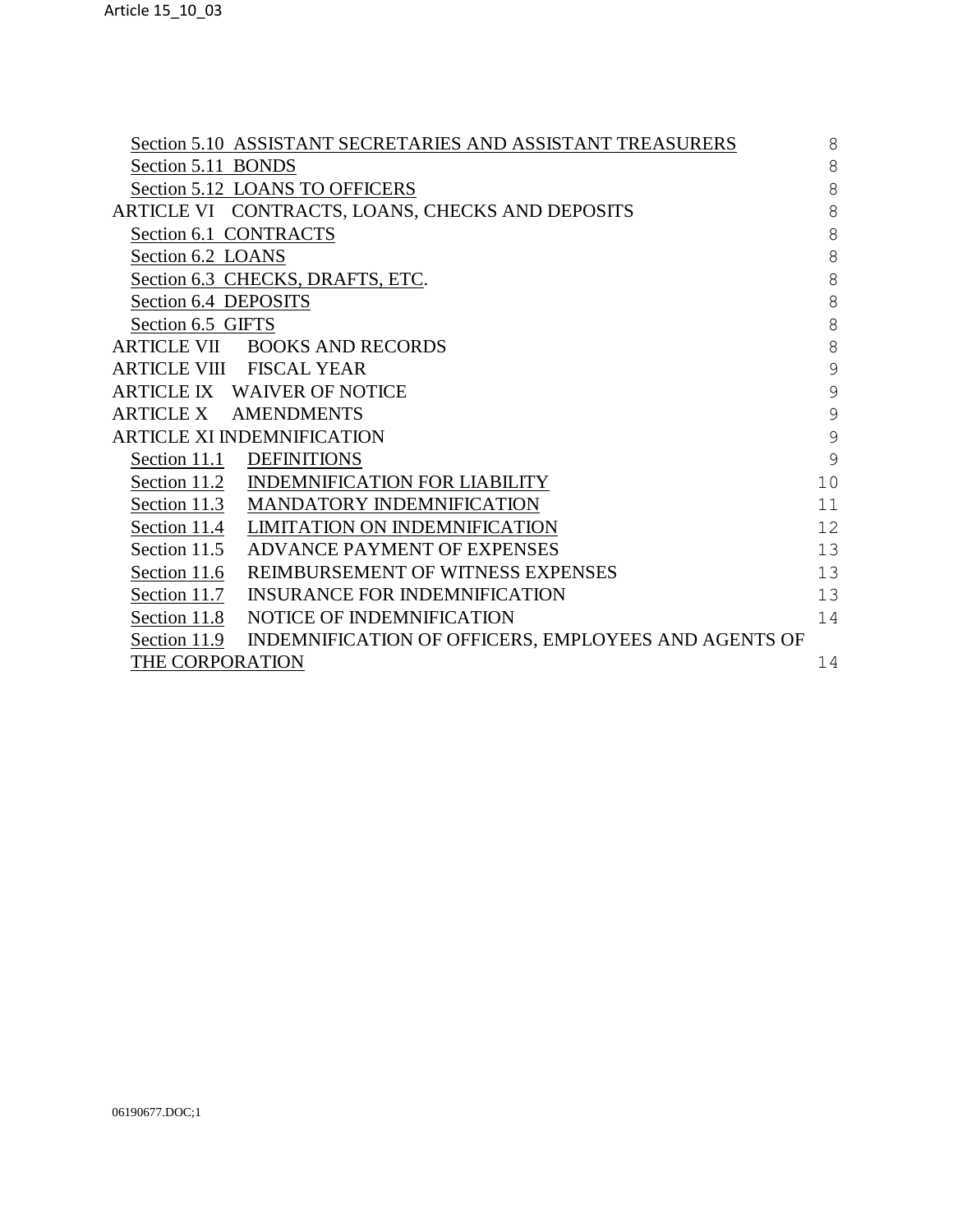# BYLAWS OF HIGHLANDS RANCH BACKCOUNTRY CONSERVATION AND EDUCATION FUND A NONPROFIT CORPORATION

# ARTICLE I

### OFFICES

Section 1.1 PRINCIPAL OFFICE. The principal office of the corporation in the State of Colorado shall be located at 9568 S. University Blvd, Highlands Ranch, Colorado 80126, County of Douglas. The corporation may have such other offices, either within or outside of the State of Colorado as the Board of Directors may designate, or as the business of the corporation may require from time to time.

Section 1.2 REGISTERED OFFICE. The registered office of the corporation, required by the Colorado Revised Nonprofit Corporation Act, to be maintained in the State of Colorado, may be, but need not be, identical with the principal office in the State of Colorado, and the address of the registered office may be changed from time to time by the Board of Directors.

# ARTICLE II

### **MEMBERS**

Section 2.1 MEMBERS. The corporation may have members as determined by the Board of Directors.

Section 2.2 RIGHTS OF MEMBERS The admission and criteria of membership shall be determined by an amendment to the Bylaws or resolution of the Board of Directors.

### ARTICLE III PURPOSES

#### AND POWERS

Section 3.1 PURPOSES AND POWERS. The corporation is organized for the purpose of the following:

a. Enhance the backcountry within the Highlands Ranch Community in order to conserve and restore wildlife habitat;

b. To provide experiences and opportunities for all ages in nature, science, and outdoor recreation and education in order to promote and improve environmental literacy among students and the public, enabling more informed decisions to protect and restore the environment;

06190677.DOC:1 1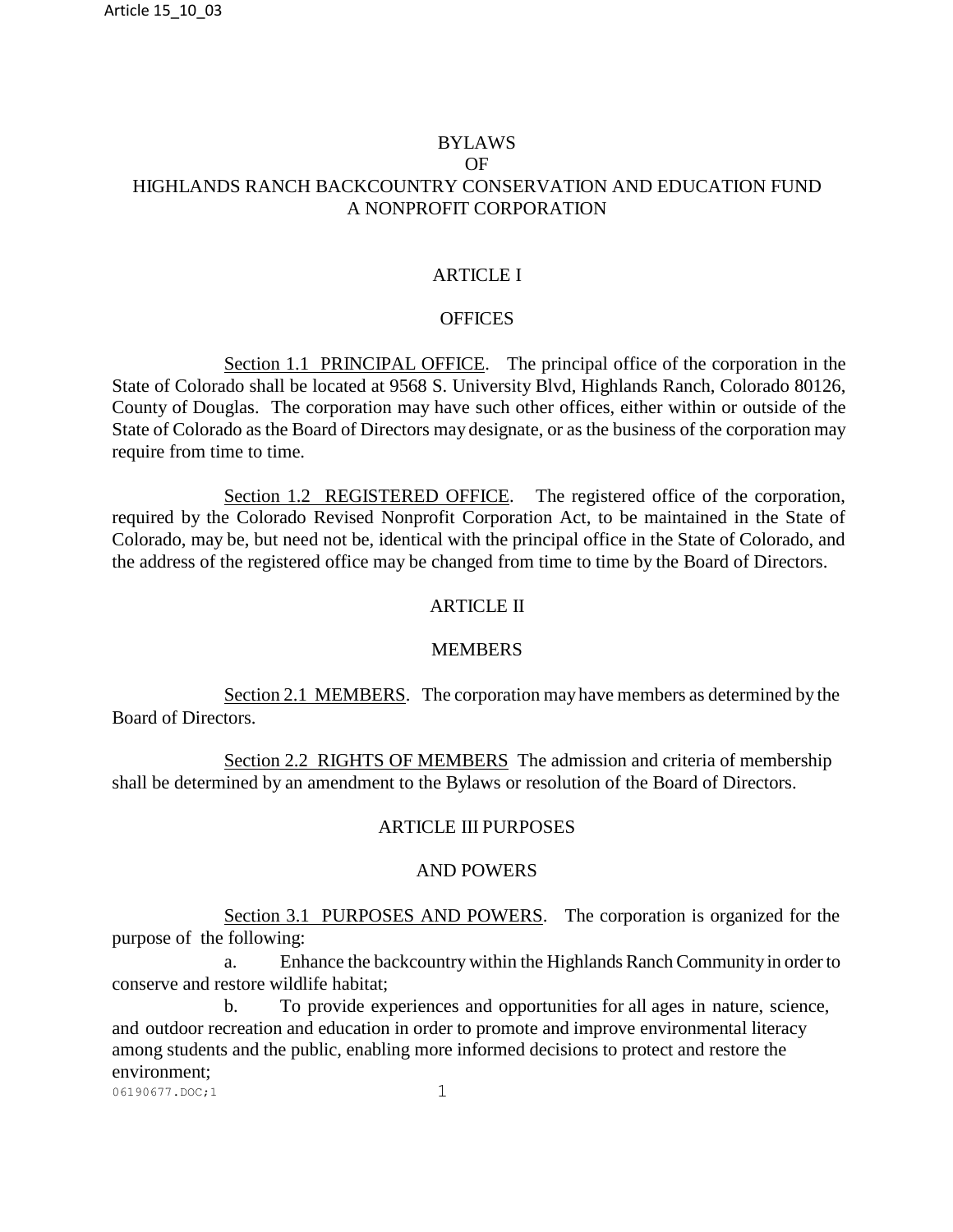c. To provide amenities to facilitate and increase experiences and opportunities for aforementioned purposes;

Receive contributions from individuals, corporations and other institutions who wish to support the purposes of the corporation.

# ARTICLE IV BOARD OF

#### DIRECTORS

Section 4.1 GENERAL POWERS. The business and affairs of the corporation shall be managed by its Board of Directors. The Board of Directors is empowered to:

a. Determine the overall purposes, goals and direction of the Corporation;

b. Establish fiscal policy and budgets for, and authorize the expenditure of funds of the Corporation;

c. Hire, supervise, and terminate managers, bookkeepers, and all other employees, agents or independent contractors required to carry out the purposes of the Corporation, and to prescribe such powers, duties, and compensation for them as may be consistent with the Articles of Incorporation, these Bylaws and the Colorado Revised Nonprofit Corporation Act;

d. Authorize by general or specific resolution the entry into any and all contracts and instruments required to carry out the purposes of the Corporation.

e. All powers permitted under the Colorado Revised Nonprofit Corporation Act.

Section 4.2 PERFORMANCE OF DUTIES. A director of the corporation shall perform his duties as a director, including his duties as a member of any committee of the board upon which he may serve, in good faith, in a manner he reasonably believes to be in the best interests of the corporation, and with such judgment as an ordinarily prudent person in a like position would use under similar circumstances. In performing his duties, a director shall be entitled to rely on information, opinions, reports, or statements, including financial statements and other financial data, in each case prepared or presented by persons and groups listed in paragraphs (a), (b), and (c) of this Section 4.2; but he shall not be considered to be acting in good faith if he has knowledge concerning the matter in question that would cause such reliance to be unwarranted. A person who so performs his duties shall not have any liability by reason of being or having been a director of the corporation. Those persons and groups on whose information, opinions, reports, and statements a director is entitled to rely upon are:

a. One or more officers or employees of the corporation whom the director reasonably believes to be reliable and competent in the matters presented;

06190677.DOC;1 2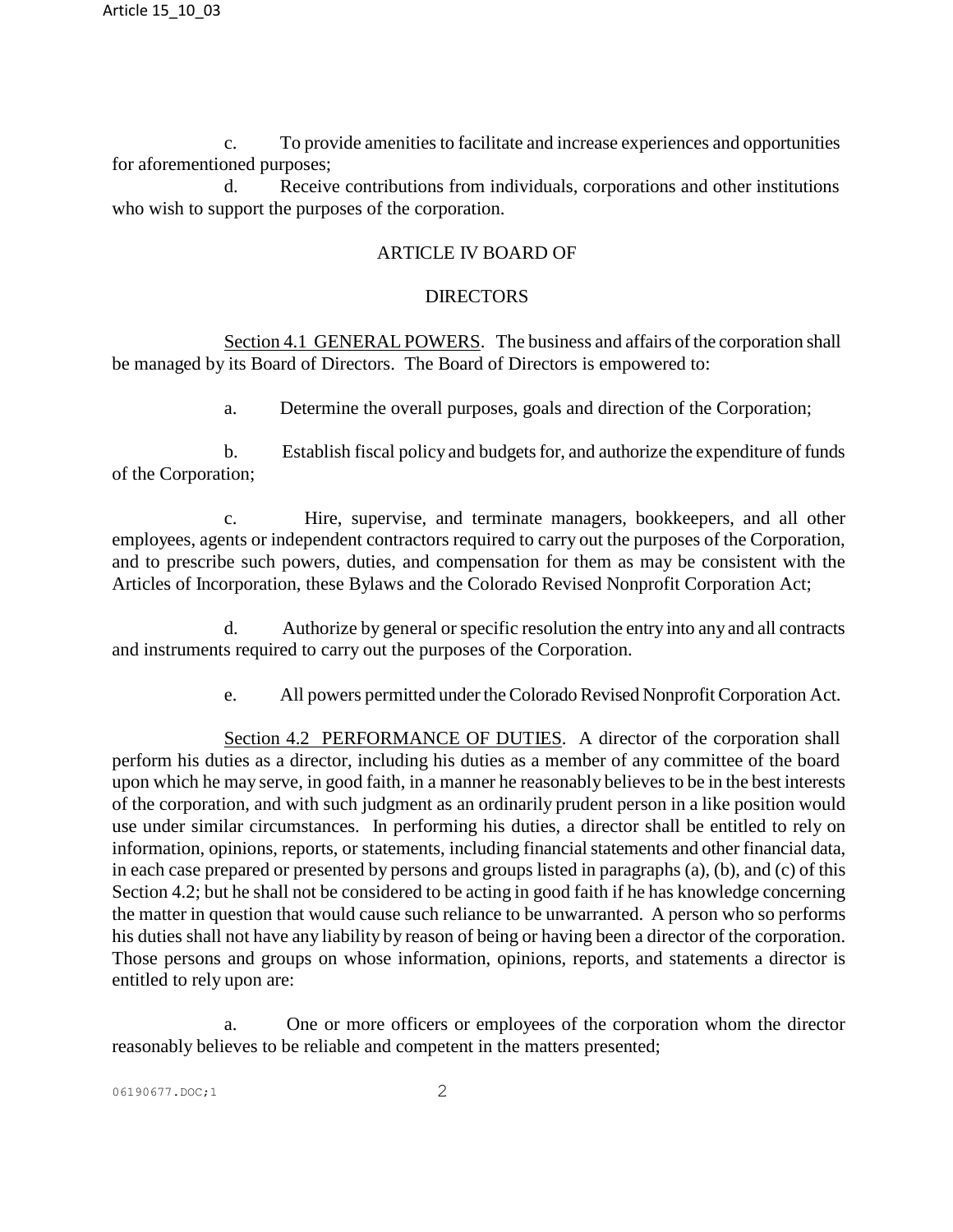b. Counsel, public accountants, or other persons asto matters which the director reasonably believes to be within such persons' professional or expert competence; or

c. A committee of the board upon which he does not serve, duly designated in accordance with the provision of the articles of incorporation or the bylaws, as to matters within its designated authority, which committee the director reasonably believes to merit confidence.

Section 4.3 NUMBER, TENURE AND QUALIFICATIONS. The number of directors of the corporation shall be five (5). Each director shall hold office until his successor has been elected and qualified. The five directors shall be the same persons serving as the Board of Directors of the Highlands Ranch Community Association, Inc. The five directors of the Board may appoint up to four additional directors who need not be the current directors of the Highlands Ranch Community Association, Inc. (the "non-HRCA directors") and shall have staggered two year terms except for the initial appointments which may be for one year terms in order to establish staggered terms.

Section 4.4 REGULAR MEETINGS. A regular meeting of the Board of Directors shall be held without other notice than this bylaw. The Board of Directors may provide, by resolution, the time and place, either within or outside the State of Colorado, for the holding of additional regular meetings without other notice than such resolution.

Section 4.5 SPECIAL MEETINGS. Special meetings of the Board of Directors may be called by or at the request of the President or any director. The person or persons authorized to call special meetings of the Board of Directors may fix any place, either within or outside the State of Colorado, as the place for holding any special meeting of the Board of Directors called by them. Any notice of a special meeting shall include the purpose for which the meeting has been called.

Section 4.6 NOTICE. Written notice of any meeting of directors shall be given at least seven (7) days prior thereto as follows:

a. Bywritten notice delivered personally, bymail, by facsimile, or byelectronic mail with receipt to each director at his or her business or home address.

> i. If mailed, such notice shall be deemed to be delivered when deposited in the United States mail, so addressed, with postage thereon prepaid. Any director may waive notice of any meeting.

> ii. If notice is given by facsimile, such notice shall be deemed to be delivered when the facsimile is received by the facsimile machine located at a director's residence or permanent place of business. Proof of delivery shall be a facsimile journal evidencing successful transmission of such residence or place of business.

06190677.DOC;1 3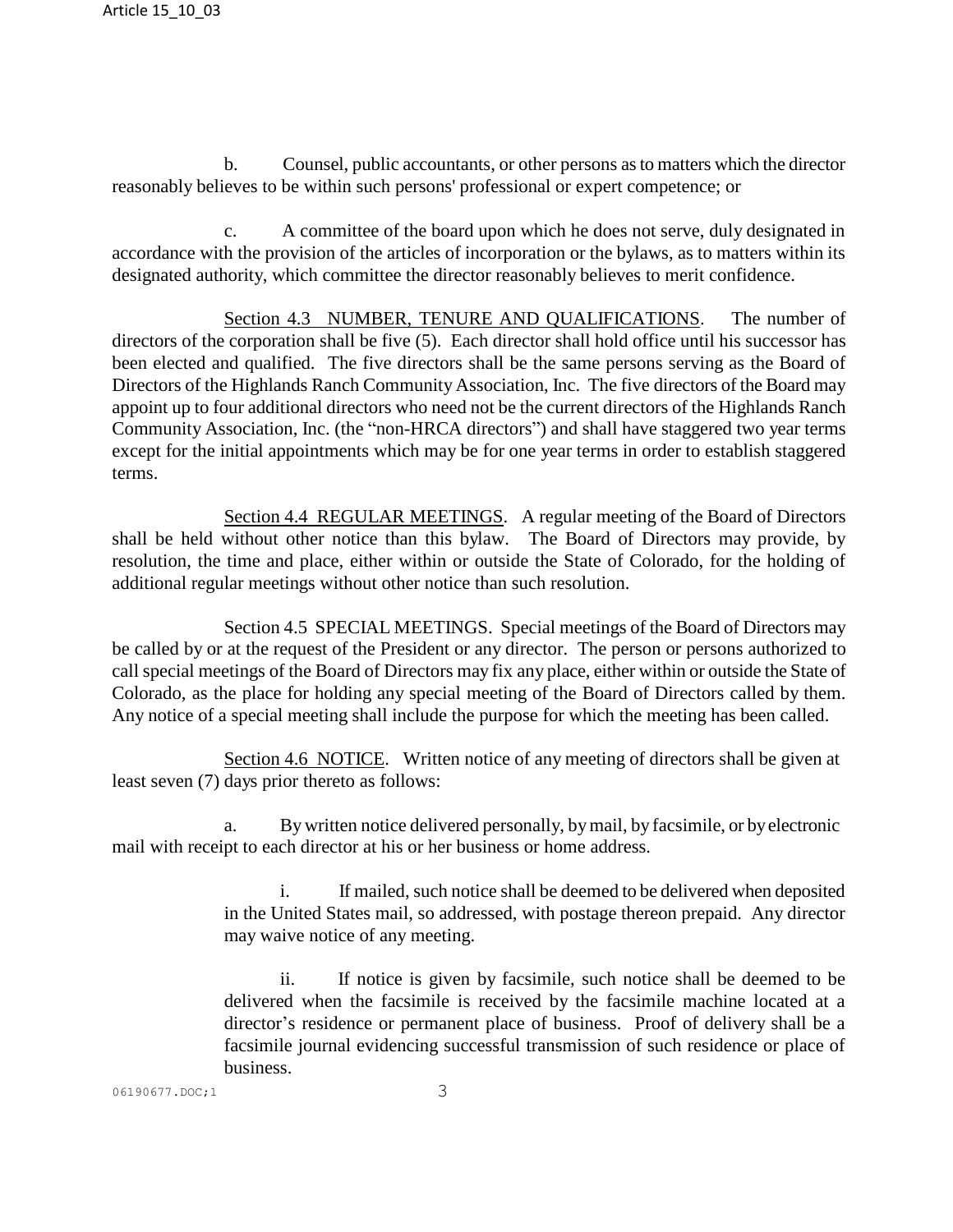iii. If notice is given by electronic mail, such notice shall be deemed to be delivered when the electronic mail is sent. Proof of delivery shall be an electronic mail journal evidencing delivery to the mailbox of the recipient.

iv. The attendance of a director at anymeeting shall constitute a waiver of notice of such meeting, except where a director attends a meeting for the express purpose of objecting to the transaction of any business because the meeting is not lawfully called or convened. Neither the business to be transacted at, nor the purpose of, any regular or special meeting of the Board of Directors need be specified in the notice or waiver of notice of such meeting, unless specifically required by law or these Bylaws.

Section 4.7 QUORUM. A majority of the number of directors in office at the time of any meeting shall constitute a quorum for the transaction of business at any meeting of the Board of Directors, but if less than such majority is present at a meeting, a majority of the directors present may adjourn the meeting from time to time without further notice.

Section 4.8 MANNER OF ACTING. Except as otherwise required by law or by the Articles of Incorporation, the act of the majority of the directors present at a meeting at which a quorum is present shall be the act of the Board of Directors.

Section 4.9 INFORMAL ACTION BY DIRECTORS. The directors shall have the right to take any action in the absence of a meeting, which they could otherwise have taken at a meeting, by:

(a) Obtaining the unanimous verbal vote of all directors which vote shall be noted in the minutes of the next meeting of the Board and ratified at that time; or

(b) Providing written notice to each director of a proposed action to be taken, which notice shall include the date and time by which the directors must respond to the proposed action ("Deadline") and shall state that failure to respond by the Deadline will have the same effect as abstaining in writing and failing to demand in writing that action be taken with a meeting. Upon receiving written notice of a proposed action, each director, by the Deadline, may: (i) vote in writing for such action; (ii) vote in writing against such action; (iii) abstain in writing from voting; (iv) fail to respond or vote; or (v) demand in writing that action be taken with a meeting.

> (1) In the event a sufficient number of affirmative votes for the proposed action, pursuant to these Bylaws, are cast in writing and not revoked by the Deadline, the Board may take such action unless one or more directors demands that the action be taken with a meeting. In the event action is taken pursuant to this provision, the action shall be noted in the minutes of the next meeting of the Board and ratified at that time.

06190677.DOC:1 4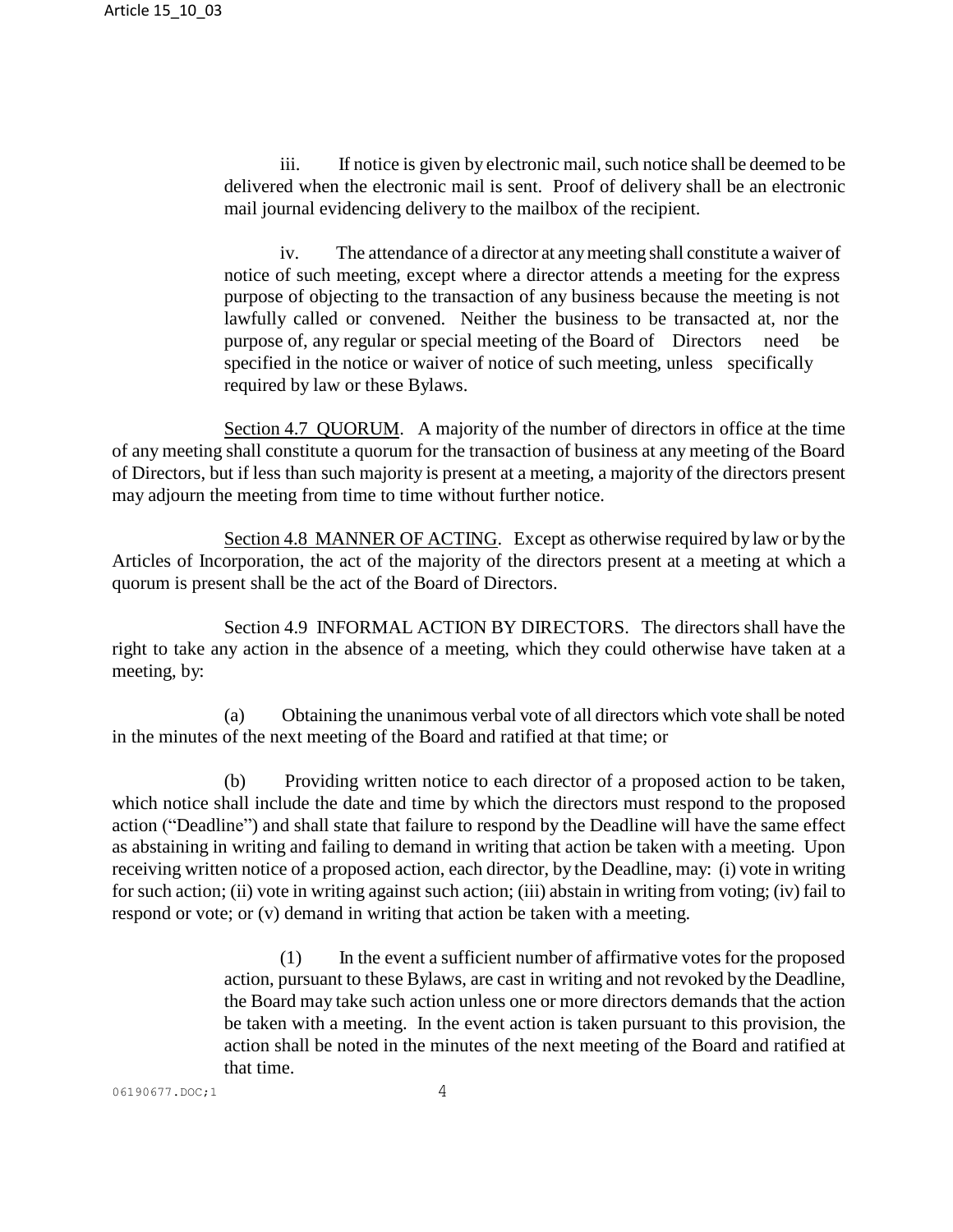(2) Any director who in writing has voted, abstained, or demanded action not be taken without a meeting pursuant to this Section may revoke such vote, abstention, or demand in writing by the Deadline. A director's right to demand that action be taken with a meeting shall be deemed to have been waived unless the corporation receives such demand from the director in writing by the Deadline.

(c) Any action taken under subsections (a) and  $(b)(1)$  above shall have the same effect as though taken at a meeting of the directors and shall be effective at the end of the time stated in the notice for such proposed action.

#### Section 4.10 PARTICIPATION BY TELEPHONE OR ELECTRONIC MEANS.

Any director of the Board of Directors or any committee designated by such Board may participate in a meeting of the Board of Directors or committee by means of telephone conference or similar communications equipment by which all persons participating in the meeting can hear each other at the same time. Such participation shall constitute presence in person at the meeting.

Section 4.11 VACANCIES. Any vacancy occurring on the Board of Directors, whether by resignation, death, incapacity, removal, expiration of term or increase in the number of directors, may be filled by the affirmative vote of a majority of the remaining directors even though the directors present at that meeting may constitute less than a quorum. A director elected to fill a vacancy caused by resignation, death, incapacity or removal shall be elected for the unexpired term of his predecessor in office.

Section 4.12 RESIGNATION. Any director of the corporation may resign at any time by giving written notice to the President or the Secretary of the corporation. The resignation of any director shall take effect upon receipt of notice by the Corporation.

Section 4.13 REMOVAL. Any director or directors of the corporation may be removed at any time, with or without cause, by the delegates of the Highlands Ranch Community Association, Inc. following the procedures for removal of directors of the Highlands Ranch Community Association, Inc. The non-HRCA directors may also be removed with or without cause by the directors serving as the Board of Directors of the Highlands Ranch Community Association, Inc.

Section 4.14 COMMITTEES. By resolution adopted by a majority of the Board of Directors, the directors may designate one or more directors and/or members to constitute a committee, any of which shall have such authority as may be set by the Board of Directors in a charter for the committee.

 $06190677 \cdot \text{DOC}:1$  5 Section 4.15 COMPENSATION. Directors as such shall not receive any compensation for their services, but by resolution of the Board of Directors a fixed sum and expenses of attendance at each meeting may be paid for attendance at each meeting of the Board of Directors;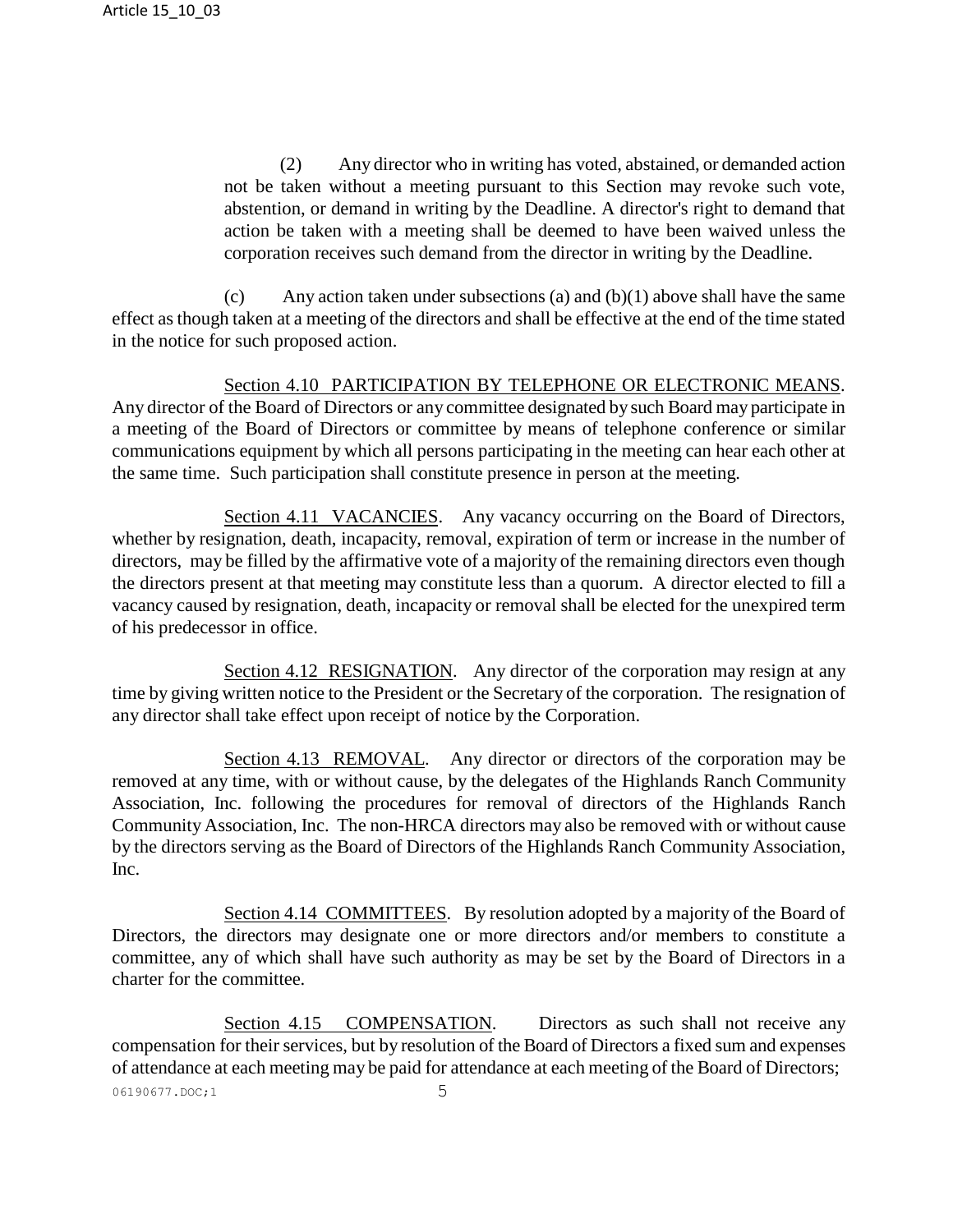but nothing herein shall preclude any director from serving the corporation in any other capacityand receiving compensation therefor.

Section 4.16 PRESUMPTION OF ASSENT. A director of the corporation who is present at a meeting of the Board of Directors at which action on any corporate matter is taken shall be presumed to have assented to the action taken unless his dissent shall be entered in the minutes of the meeting or unless he shall file his written dissent to such action with the person acting as the Secretary of the meeting before the adjournment thereof or shall forward such dissent by registered mail to the Secretary of the corporation immediately after the adjournment of the meeting. Such right to dissent shall not apply to a director who voted in favor of such action.

# ARTICLE V

# **OFFICERS**

Section 5.1 NUMBER. The officers of the corporation shall consist of a President, one or more Vice Presidents, a Secretary and a Treasurer, each of whom shall be elected by the Board of Directors. Officers other than the President and Vice President need not be directors of the Corporation. Such other officers and assistant officers as may be deemed necessary may be elected or appointed by the Board of Directors. Any two or more offices may be held by the same person, except the offices of President and Secretary.

Section 5.2 ELECTION AND TERM OF OFFICE. The officers of the corporation to be elected by the Board of Directors shall be elected annually by the Board of Directors at the first meeting of the Board of Directors. If the election of officers shall not be held at such meeting, such election shall be held as soon thereafter as practicable. Each officer shall be elected for a term of one year and shall hold office until his successor has been duly elected and qualified or until his death, resignation or removal in the manner hereinafter provided. Any officer may be re-elected for successive terms.

Section 5.3 RESIGNATION. Any officer of the corporation may resign at any time by giving written notice to the President. The resignation shall take effect upon receipt of notice by the Corporation. The President may resign at any time by giving written notice to the other directors of the Board of Directors.

Section 5.4 REMOVAL. Any officer or agent may be removed by the Board of Directors whenever in its judgment the best interests of the corporation will be served thereby, but such removal shall be without prejudice to the contract rights, if any, of the person so removed. Election or appointment of an officer or agent shall not of itself create contract rights.

Section 5.5 VACANCIES. A vacancy in any office because of death, incapacitation, resignation, removal, disqualification or otherwise, may be filled by the Board of Directors at any

```
06190677.DOC; 1 6
```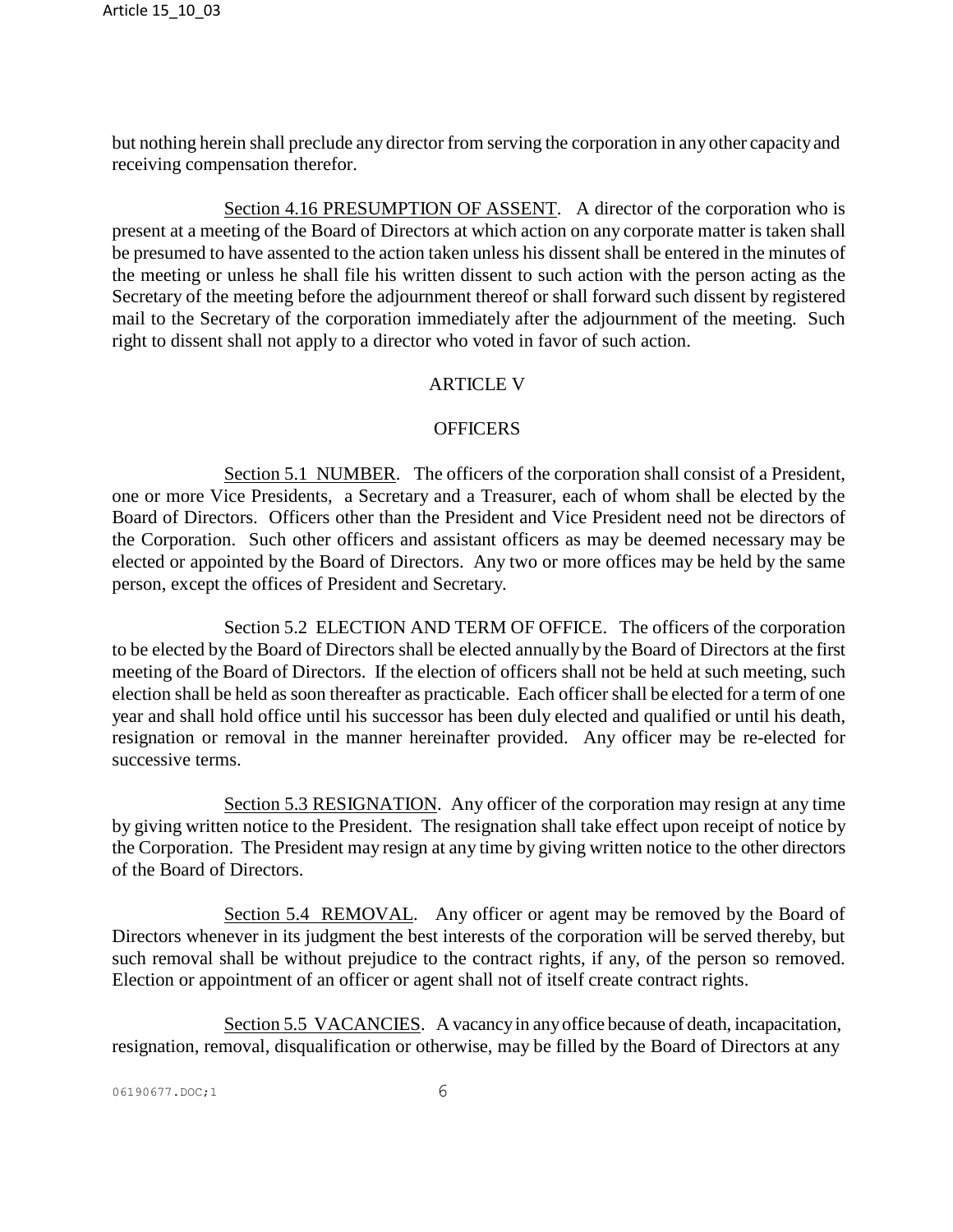regular or special meeting even though the directors present at that meeting may constitute lessthan a quorum.

Section 5.6 PRESIDENT. The President shall be the chief executive officer of the corporation and, subject to the control of the Board of Directors, shall in general supervise and control all of the business and affairs of the corporation. He or she shall, when present, preside at all meetings of the members and of the Board of Directors. He or she may sign, with the Secretary or any other proper officer of the corporation thereunto authorized by the Board of Directors, deeds, mortgages, bonds, contracts, or other instruments which the Board of Directors has authorized to be executed, except in cases where the signing and execution thereof shall be expressly delegated by the Board of Directors or by these Bylaws to some other officer or agent of the corporation, or shall be required by law to be otherwise signed or executed; and in general shall perform all duties incident to the office of President and such other duties as may be prescribed by the Board of Directors from time to time. The President shall hire and fire all employees and independent contractors of the Corporation.

Section 5.7 VICE PRESIDENT. If elected or appointed by the Board of Directors, the Vice President (or in the event there be more than one vice president, the vice presidents in the order designated at the time of their election, or in the absence of any designation, then in the order of their election) shall, in the absence of the President or in the event of his death, inability or refusal to act, perform all duties of the President, and when so acting, shall have all the powers of and be subject to all the restrictions upon the President. Any Vice President shall perform such other duties as from time to time may be assigned to him by the President or by the Board of Directors.

Section 5.8 SECRETARY. The Secretary shall: (a) keep the minutes of the proceedings of the Board of Directors in one or more books provided for that purpose; (b) see that all notices are duly given in accordance with the provisions of these Bylaws or as required by law; (c) be custodian of the corporate records and of the seal of the corporation and see that the seal of the corporation is affixed to all documents the execution of which on behalf of the corporation under its seal is duly authorized; (d) sign such instruments as are required by law to be attested by the Secretary; (e) keep a register of the post office address of each member which shall be furnished to the Secretary by such member; and (f) in general perform all duties incident to the office of Secretary and such other duties as from time to time may be assigned to him by the President or by the Board of Directors.

Section 5.9 TREASURER. The Treasurer shall: (a) have charge and custody of and be responsible for all funds and securities of the corporation; (b) receive and give receipts for moneys due and payable to the corporation from any source whatsoever, and deposit all such moneys in the name of the corporation in such banks, trust companies or other depositories as shall be selected in accordance with the provisions of Article V of these Bylaws; (c) ensure that adequate financial reports and budgets are prepared for presentation at anymeeting of the Board of Directors; and (d) in general perform all of the duties incident to the office of Treasurer and such other duties as from time to time may be assigned to him by the President or by the Board of Directors.

06190677. DOC: 1 7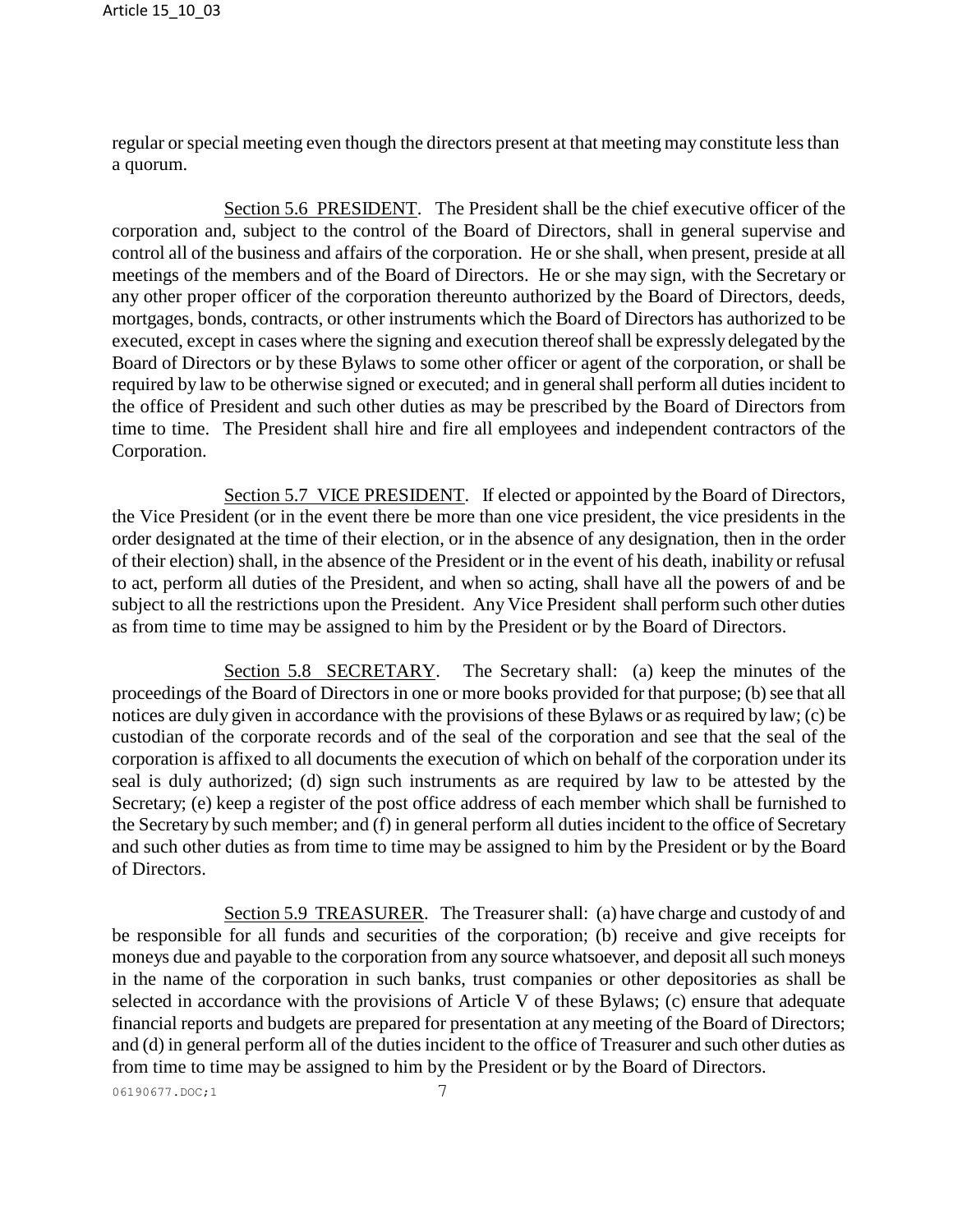# Section 5.10 ASSISTANT SECRETARIES AND ASSISTANT TREASURERS.

The Assistant Secretaries and Assistant Treasurers, in general, shall perform such duties as shall be assigned to them by the Secretary or the Treasurer, respectively, or by the President or the Board of Directors.

Section 5.11 BONDS. If the Board of Directors by resolution may require any officer or agent of the corporation to provide a bond to the corporation in such amount and with such surety as the Board of Directors may deem sufficient, conditioned upon the faithful performance of their respective duties and offices.

Section 5.32 LOANS TO OFFICERS. No loans shall be made by the corporation to any officer or director of the corporation.

# ARTICLE VI

# CONTRACTS, LOANS, CHECKS AND DEPOSITS

Section 6.1 CONTRACTS. The Board of Directors may authorize any officer or officers, agent or agents, to enter into any contract or execute and deliver any instrument in the name of and on behalf of the corporation, and such authority may be general or confined to specific instances.

Section 6.2 LOANS. No loans shall be contracted on behalf of the corporation and no evidences of indebtedness shall be issued in its name unless authorized by a resolution of the Board of Directors. Such authority may be general or confined to specific instances.

Section 6.3 CHECKS, DRAFTS, ETC. All checks, drafts or other orders for the payment of money, notes or other evidences of indebtedness issued in the name of the corporation shall be signed by such officer or officers, agent or agents of the corporation and in such manner as shall from time to time be determined by resolution of the Board of Directors.

Section 6.4 DEPOSITS. All funds of the corporation not otherwise employed shall be deposited from time to time to the credit of the corporation in such banks, trust companies or other depositories as the Board of Directors may select.

Section 6.5 GIFTS. The Board of Directors may accept on behalf of the corporation any contribution, gift, bequest or devise for the general purposes of or for any special purposes of the corporation.

#### ARTICLE VII BOOKS

#### AND RECORDS

06190677. DOC: 1 8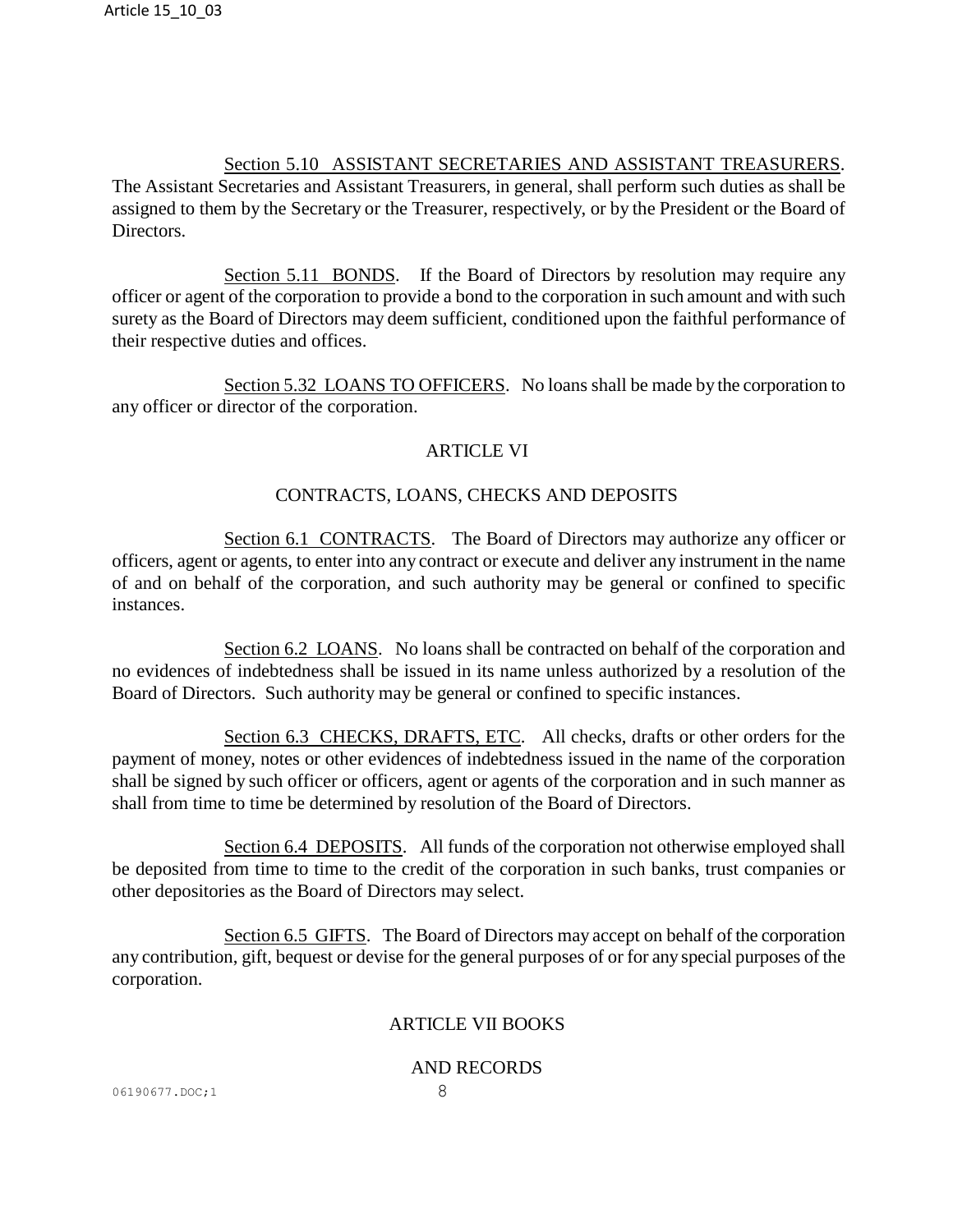The corporation shall keep correct and complete books and records of accounting and shall also keep those records required by Colorado law.

# ARTICLE VIII

### FISCAL YEAR

calendar year. The fiscal year of the corporation shall end on the last day of December in each

#### ARTICLE IX WAIVER

#### OF NOTICE

Whenever any notice is required to be given under the provisions of these Bylaws or under the provisions of the Articles of Incorporation or under the provisions of the Colorado Revised Nonprofit Corporation Act, or otherwise, a waiver thereof in writing, signed by the person or persons entitled to such notice, whether before or after the event or other circumstance requiring such notice, shall be deemed equivalent to the giving of such notice.

#### ARTICLE X

#### AMENDMENTS

These Bylaws may be altered, amended or repealed and new Bylaws may be adopted by a majority of the directors present at any meeting of the Board of Directors at which a quorum is present.

# ARTICLE XI INDEMNIFICATION

Section 11.1 DEFINITIONS. The following definitions shall apply to the terms as used in this Article:

(a) "Corporation" includes this corporation and any domestic or foreign predecessor entity of the corporation in a merger, consolidation, or other transaction in which the predecessor's existence ceased upon consummation of the transaction.

06190677.DOC:1 (b) "Director" means an individual who is or was a director of the corporation and an individual who, while a director of the corporation, is or was serving at the corporation's request as a director, officer, partner, trustee, employee, or agent of any other foreign or domestic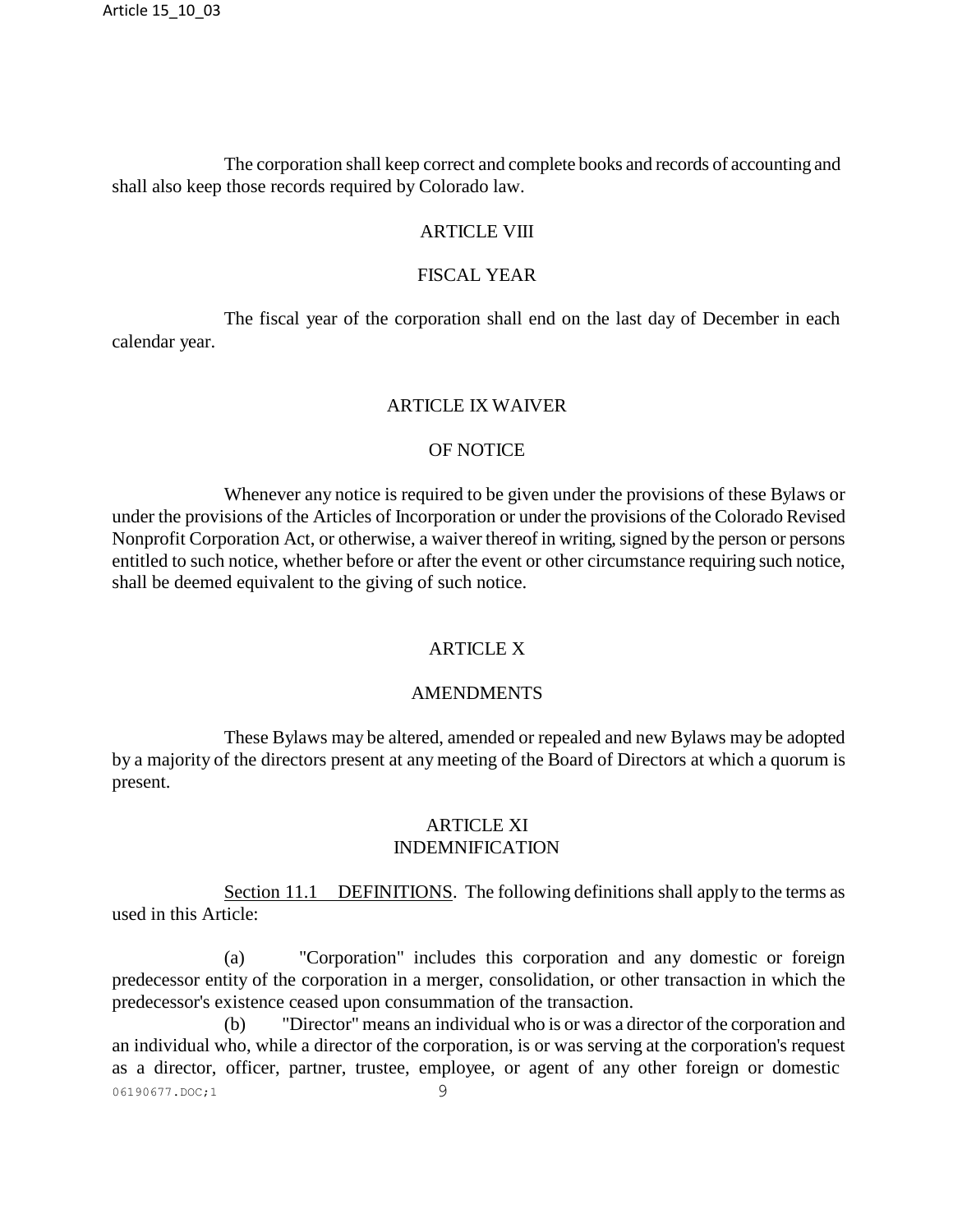corporation or of any partnership, joint venture, trust, other enterprise, or employee benefit plan. A director shall be considered to be serving an employee benefit plan at the corporation's request if his or her duties to the corporation also impose duties on or otherwise involve services by him or her to the plan or to participants in or beneficiaries of the plan. "Director" includes, unless the context otherwise requires, the estate or personal representative of a director.

(c) "Expenses" includes attorney fees.

(d) "Liability" means the obligation to pay a judgment, settlement, penalty, fine (including an excise tax assessed with respect to an employee benefit plan), or reasonable expense incurred with respect to a proceeding.

(e) "Official capacity," when used with respect to a director, means the office of director in the corporation, and, when used with respect to a person other than a director, means the office in the corporation held by the officer or the employment or agency relationship undertaken by the employee or agent on behalf of the corporation. "Official capacity" does not include service for any other foreign or domestic corporation or for any partnership, joint venture, trust, other enterprise, or employee benefit plan.

(f) "Party" includes an individual who was, is, or is threatened to be made a named defendant or respondent in a proceeding.

(g) "Proceeding" means any threatened, pending, or completed action, suit, or proceeding, whether civil, criminal, administrative, or investigative and whether formal or informal.

# Section 11.2 INDEMNIFICATION FOR LIABILITY.

(a) Except as provided in paragraph (d) of this Section 11.2, the corporation shall indemnify against liability incurred in any proceeding any individual made a party to the proceeding because he or she is or was a director or officer if:

- (I) He or she conducted himself or herself in good faith;
- (II) He or she reasonably believed:

(A) In the case of conduct in his or her official capacity with the corporation, that his or her conduct was in the corporation's best interests; or

(B) In all other cases, that his or her conduct was at least not opposed to the corporation's best interests; and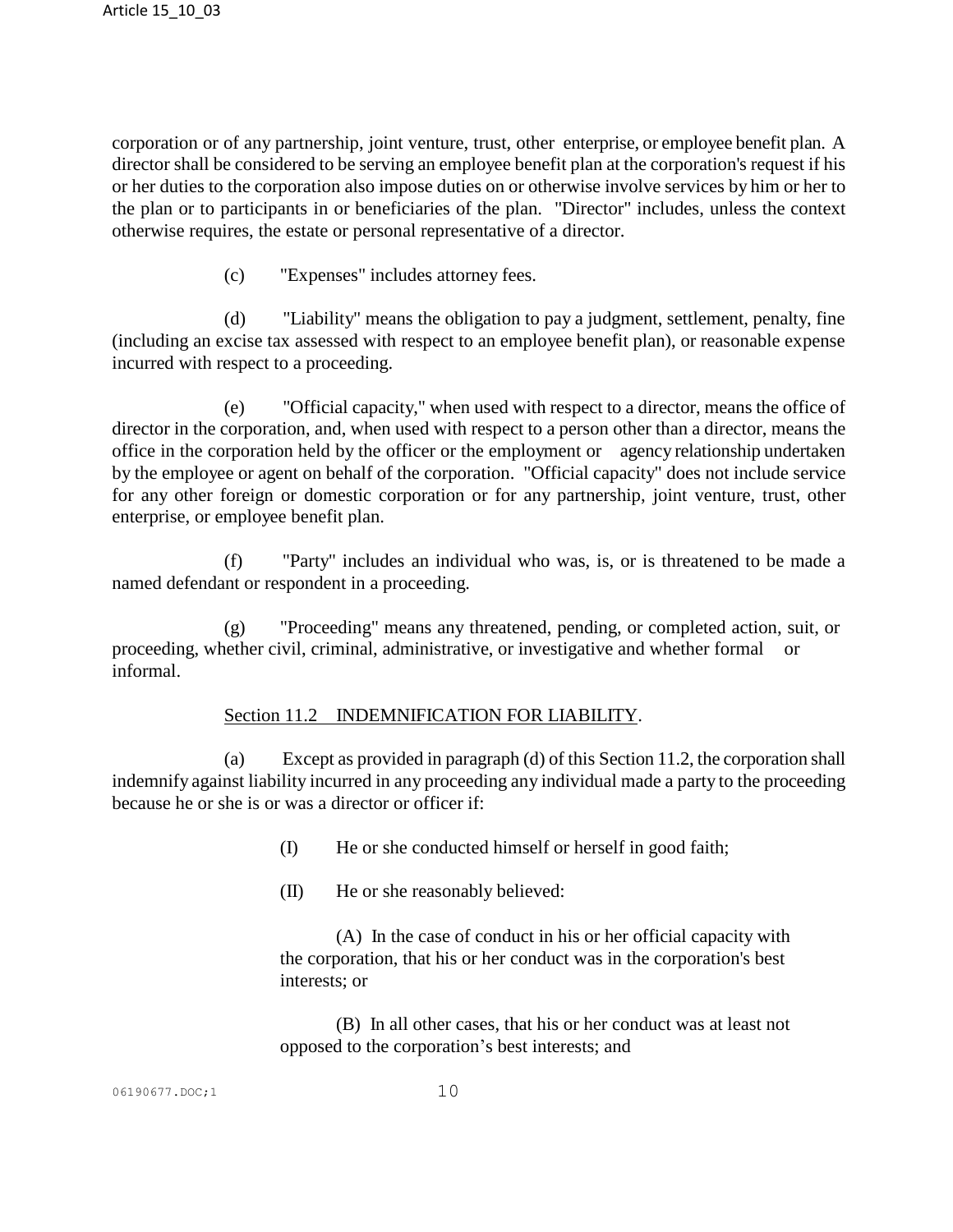(III) In the case of any criminal proceeding, he or she had no reasonable cause to believe his or her conduct was unlawful.

(b) A director's or officer's conduct with respect to an employee benefit plan for a purpose he or she reasonably believed to be in the interests of the participants in or beneficiaries of the plan is conduct that satisfies the requirements of this Section 11.2. A director's or officer's conduct with respect to an employee benefit plan for a purpose that he or she did not reasonably believe to be in the interests of the participants in or beneficiaries of the plan shall be deemed not to satisfy the requirements of this Section 11.2.

(c) The termination of any proceeding by judgment, order, settlement, or conviction, or upon a plea of nolo contendere or its equivalent, is not of itself determinative that the individual did not meet the standard of conduct set forth in paragraph (a) of this Section 11.2.

11.2 either: (d) The corporation may not indemnify a director or officer under this Section

> (I) In connection with a proceeding by or in the right of the corporation in which the director or officer was adjudged liable to the corporation; or

> (II) In connection with any proceeding charging improper personal benefit to the director or officer, whether or not involving action in his or her official capacity, in which he or she was adjudged liable on the basisthat personal benefit was improperly received by him or her.

(e) Indemnification permitted under this Section 11.2 in connection with a proceeding by or in the right of the corporation is limited to reasonable expenses incurred in connection with the proceeding.

# Section 11.3 MANDATORY INDEMNIFICATION.

(a) Except as limited by these Articles of Incorporation, the corporation shall be required to indemnify a director or officer of the corporation who was wholly successful, on the merits or otherwise, in defense of any proceeding to which he or she was a party against reasonable expenses incurred by him or her in connection with the proceeding.

(b) Except as otherwise limited by these Articles of Incorporation, a director or officer who is or was a party to a proceeding may apply for indemnification to the court conducting the proceeding or to another court of competent jurisdiction. On receipt of an application, the court, after giving any notice the court considers necessary, may order indemnification in the following manner:

06190677. DOC; 1 11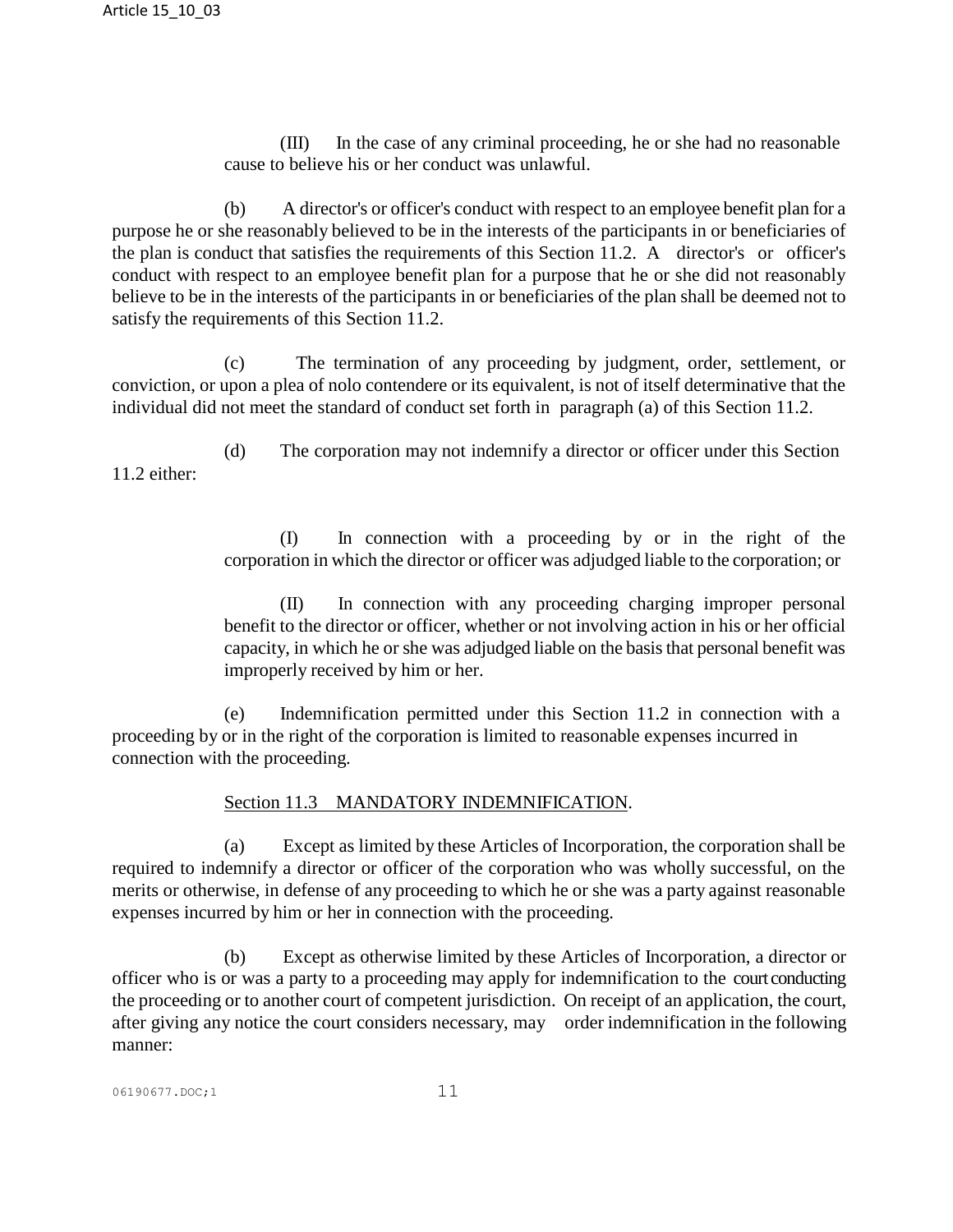(I) If it determines the director or officer is entitled to mandatory indemnification, the court shall order indemnification under paragraph (a) of this Section 11.3, in which case the court shall also order the corporation to pay the director's or officer's reasonable expenses incurred to obtain court ordered indemnification.

(II) If it determines that the director or officer is fairly and reasonably entitled to indemnification in view of all the relevant circumstances, whether or not he or she met the standard of conduct set forth in paragraph (a) of Section 11.2 of this Article or was adjudged liable in the circumstances described in paragraph (d) of Section 11.2 of this Article, the court may order such indemnification as the court deems proper; except that the indemnification with respect to anyproceeding in which liability shall have been adjudged in the circumstances described in paragraph (d) of Section 11.2 of this Article is limited to reasonable expenses incurred.

#### Section 11.4 LIMITATION ON INDEMNIFICATION.

(a) The corporation may not indemnify a director or officer under Section 11.2 of this Article unless authorized in the specific case after a determination has been made that indemnification of the director or officer is permissible in the circumstances because he or she has met the standard of conduct set forth in paragraph (a) of Section 11.2 of this Article.

shall be made: (b) The determination required to be made by paragraph (a) of this Section 11.4

> (I) By the board of directors by a majority vote of a quorum, which quorum shall consist of directors not parties to the proceeding; or

(II) If a quorum cannot be obtained, by a majority vote of a committee of the board designated by the board, which committee shall consist of two or more directors not parties to the proceeding; except that directors who are parties to the proceeding may participate in the designation of directors for the committee.

(c) If the quorum cannot be obtained or the committee cannot be established under paragraph (b) of this Section 11.4, or even if a quorum is obtained or a committee designated if such quorum or committee so directs, the determination required to be made by paragraph (a) of this Section 11.4 shall be made:

> (I) By independent legal counsel selected by a vote of the board of directors or the committee in the manner specified in subparagraph (I) or (II) of paragraph (b) of this Section 11.4 or, if a quorum of the full board cannot be obtained and a committee cannot be established, by independent legal counsel selected by a majority vote of the full board; or

06190677. DOC: 1  $12$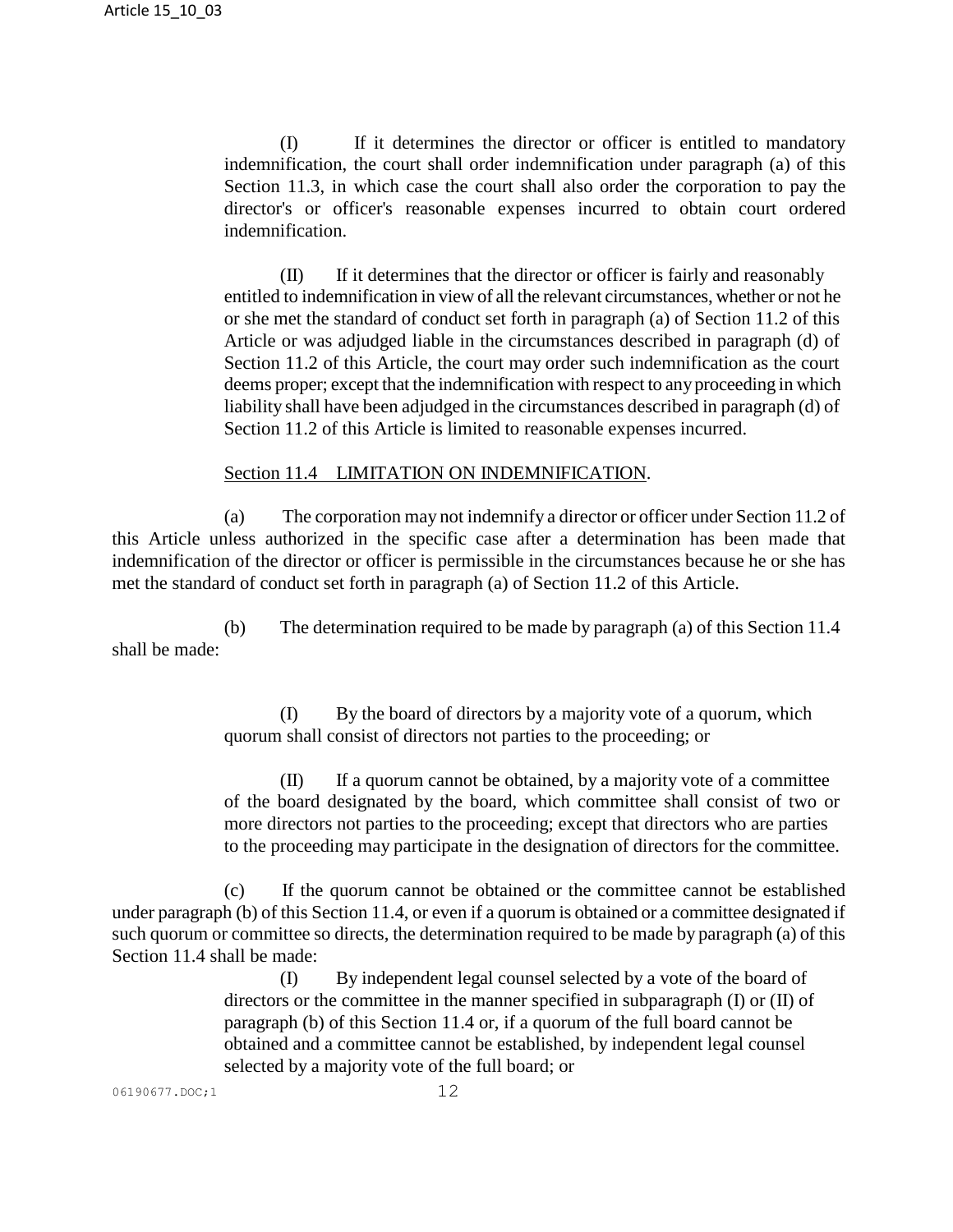(II) By the shareholders.

(d) Authorization of indemnification and evaluation as to reasonableness of expenses shall be made in the same manner as the determination that indemnification is permissible; except that, if the determination that indemnification is permissible is made by independent legal counsel, authorization of indemnification and evaluation as to reasonableness of expenses shall be made by the body that selected said counsel.

#### Section 11.5 ADVANCE PAYMENT OF EXPENSES.

(a) The corporation shall pay for or reimburse the reasonable expenses incurred by a director, officer, employee or agent who is a party to a proceeding in advance of the final disposition of the proceeding if:

> (I) The director, officer, employee or agent furnishes the corporation a written affirmation of his or her good faith belief that he or she has met the standard of conduct described in subparagraph (I) of paragraph (a) of Section 11.2 of this Article;

> (II) The director, officer, employee or agent furnishes the corporation a written undertaking, executed personally or on his or her behalf, to repay the advance if it is determined that he or she did not meet such standard of conduct; and

> (III) A determination is made that the facts then known to those making the determination would not preclude indemnification under this Section 11.5.

(b) The undertaking required by subparagraph (II) of paragraph (a) of this Section 11.5 shall be an unlimited general obligation of the director, officer, employee or agent, but need not be secured and may be accepted without reference to financial ability to make repayment.

(c) Determinations and authorizations of payments under this Section shall be made in the manner specified under Section 11.4 hereof.

Section 11.6 REIMBURSEMENT OF WITNESS EXPENSES. The corporation shall pay or reimburse expenses incurred by a director in connection with his or her appearance as a witness in a proceeding at a time when he or she has not been made a named defendant or respondent in the proceeding.

06190677.DOC;1 13 Section 11.7 INSURANCE FOR INDEMNIFICATION. The corporation may purchase and maintain insurance on behalf of a person who is or was a director, officer, employee, fiduciary, or agent of the corporation or who, while a director, officer, employee,